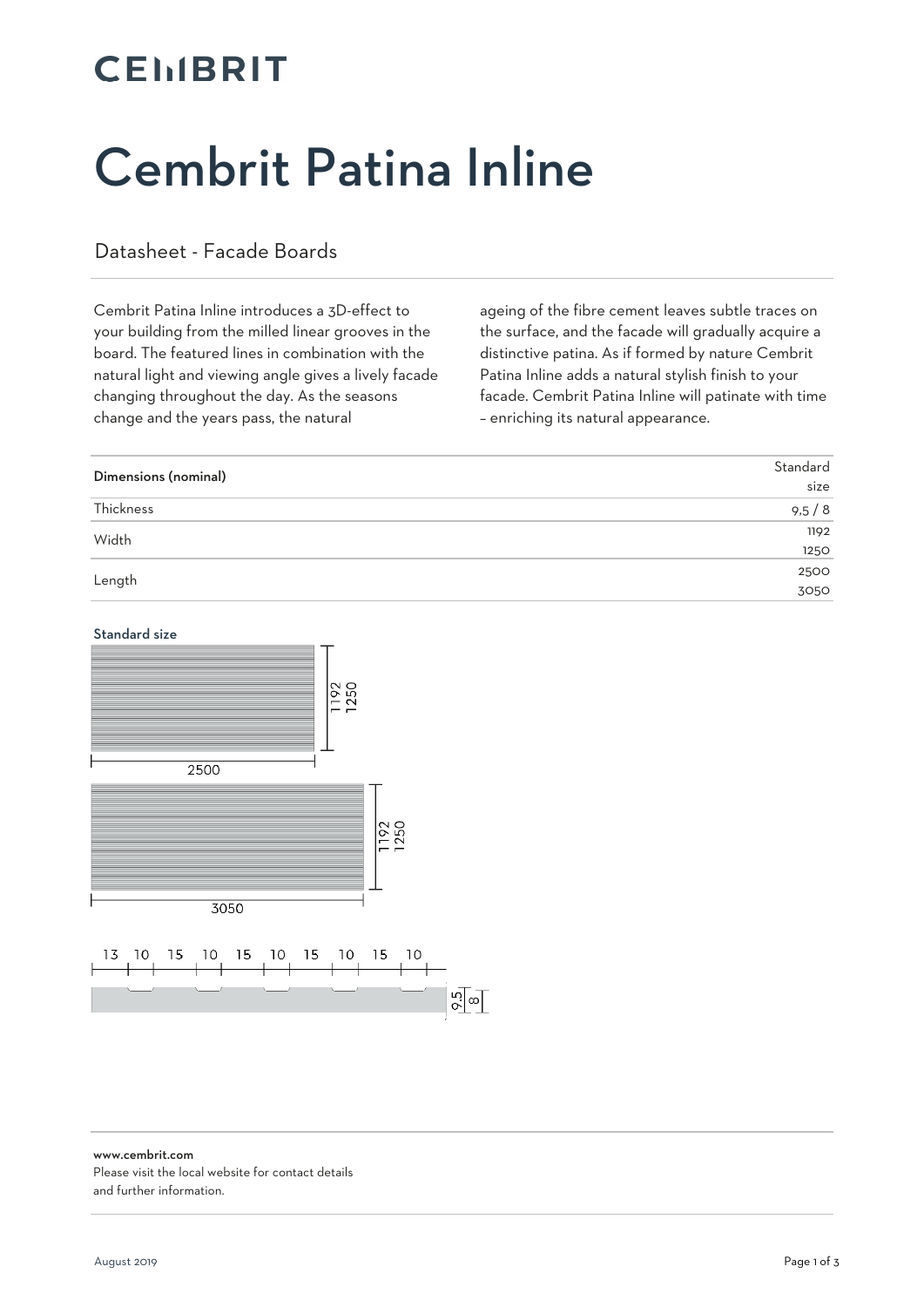## **CEIIBRIT**

#### Cembrit Patina Inline

| Dimension tolerance (EN 12467, Level 1)              |                   |             |
|------------------------------------------------------|-------------------|-------------|
| Thickness                                            | mm                | $+/-10%$    |
| Width (1000mm < a < 1600mm)                          | mm                | $±$ O,3% a  |
| Length (1600mm < Length)                             | mm                | ± 5.0       |
| Physical properties                                  |                   |             |
| Density, dry minimum (EN 12467)                      | kg/m <sup>3</sup> | $\geq$ 1300 |
| Density, dry avarage (EN 12467)                      | kg/m <sup>3</sup> | 1475        |
| Weight (incl. 10% moisture)*                         | kg/m <sup>2</sup> | 14.1        |
| * Nominal value may vary depending on the conditions |                   |             |
| Mechanical properties (EN 12467)                     |                   |             |
| Bending modulus of elasticity                        |                   |             |
| E-module along grain, ambient                        | GPa               | 17          |
| E-module across grain, ambient                       | GPa               | 17          |
| E-module along grain, wet                            | GPa               | 13          |
| E-module across grain, wet                           | GPa               | 14          |
| Bending strength (EN 12467)                          |                   |             |
| Along grain, ambient                                 | <b>MPa</b>        | 26          |
| Across grain, ambient                                | <b>MPa</b>        | 37          |
| Along grain, wet                                     | <b>MPa</b>        | 21          |
| Across grain, wet                                    | MPa               | 32          |
| Impact strength (Pendulum test)                      |                   |             |
| Along grain, dry                                     | kJ/m <sup>2</sup> | 2.9         |
| Across grain, dry                                    | kJ/m <sup>2</sup> | 2.8         |
| Thermal properties                                   |                   |             |
| Thermal conductivity (ISO 8301, EN 12667), λ10       | W/mK              | O,4         |
| Coefficient of thermal expansion                     | mm/m °C           | 0.01        |
| Temperature (air) in use                             | °C max            | $-40 - +80$ |
| Frost resistance (average along/across)              | R <sub>L</sub>    | $\geq$ 0.75 |
| Hygrothermal properties                              |                   |             |
| Moisture movement (30/90 % RH, EN 12467)             | mm/m              | O, O7       |
| Water impermeability (EN 12467)                      | Visual            | No drop     |
|                                                      |                   |             |

www.cembrit.com Please visit the local website for contact details and further information.